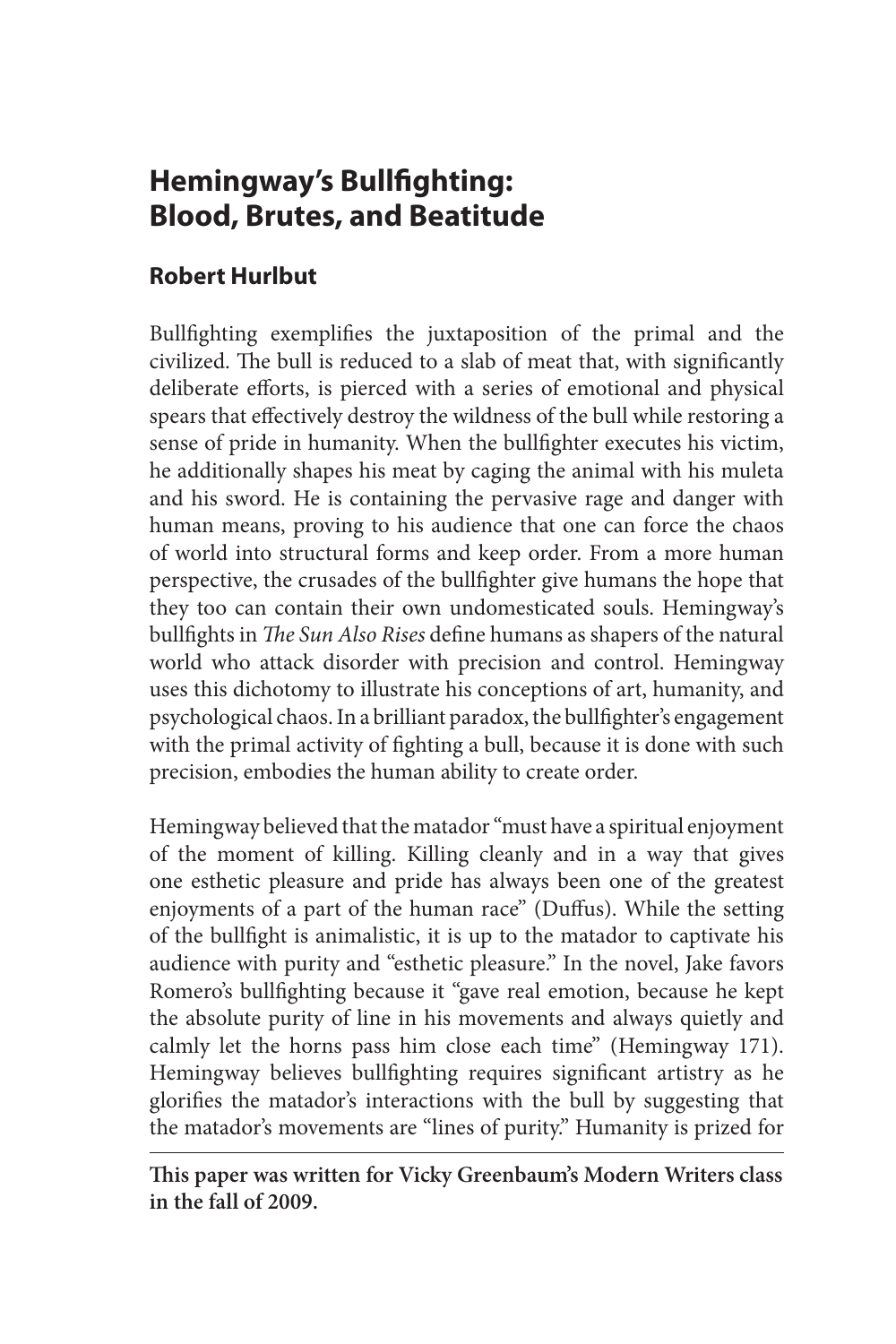### 6 Robert Hurlbut

being artistic in the presence of animalistic nature, transforming the raging charge of a bull into the graceful swoop of the matador's caped arm. By interacting with nature and artistically extracting emotional energy, the struggle between humanity and nature becomes beautiful. Hemingway illustrates the idea that the chaos and struggle of human passion can be manipulated and guided by the matador's skillful limbs into something emotional yet beautiful.

In *The Dangerous Summer*, Hemingway describes the perfection of a matador's interaction with a bull as "the most beautiful way to kill." He writes, "The bull has to be prepared for it all through the faena. It is also the most dangerous since, if the bull is not perfectly controlled by the left hand and raises his head, the horn wound will come in the chest" (Hemingway 58). This description emphasizes the power humanity must have in the dangerous presence of animals in order to prove its civility. What separates humanity from the animal world is that, in a dangerous confrontation, humanity accesses its artistry of skilled and swift movement and uses these techniques to gain control over the bull. Humanity may be defined as a group of beings that use art in order to control and kill other animals. Not only does humanity transform the primal into art, it also uses this transformation to conquer the primal. The human art of bullfighting transcends the limitations of animals and nature in a way that is not an engagement of human animalistic behavior but instead a reassurance of art's transcendental abilities over the natural and animal world.

Hemingway notes the interactions of Brett with her bull's ear, as she is neither an artist nor a bullfighter. When Romero gives her the ear of a bull he has killed, she shoves it "far back in the drawer of the bedtable" (Hemingway 203). Through this anti-artistic interaction with the primal, Brett, rather than conquering the ear or channeling it into art that transcends its bloody gore, preserves the primal and in turn preserves it into herself. Because she merely responds to the animal struggle of an ear with a hiding place, she is not embracing the artistry of humanity and instead allows a small part of herself to preserve the primal and become submissive to it. Hemingway portrays humanity as a state of action of those such as the bullfighter. Brett, who interacts with the bull but does not conquer it, seems to fall short of the artistic expectations of humanity.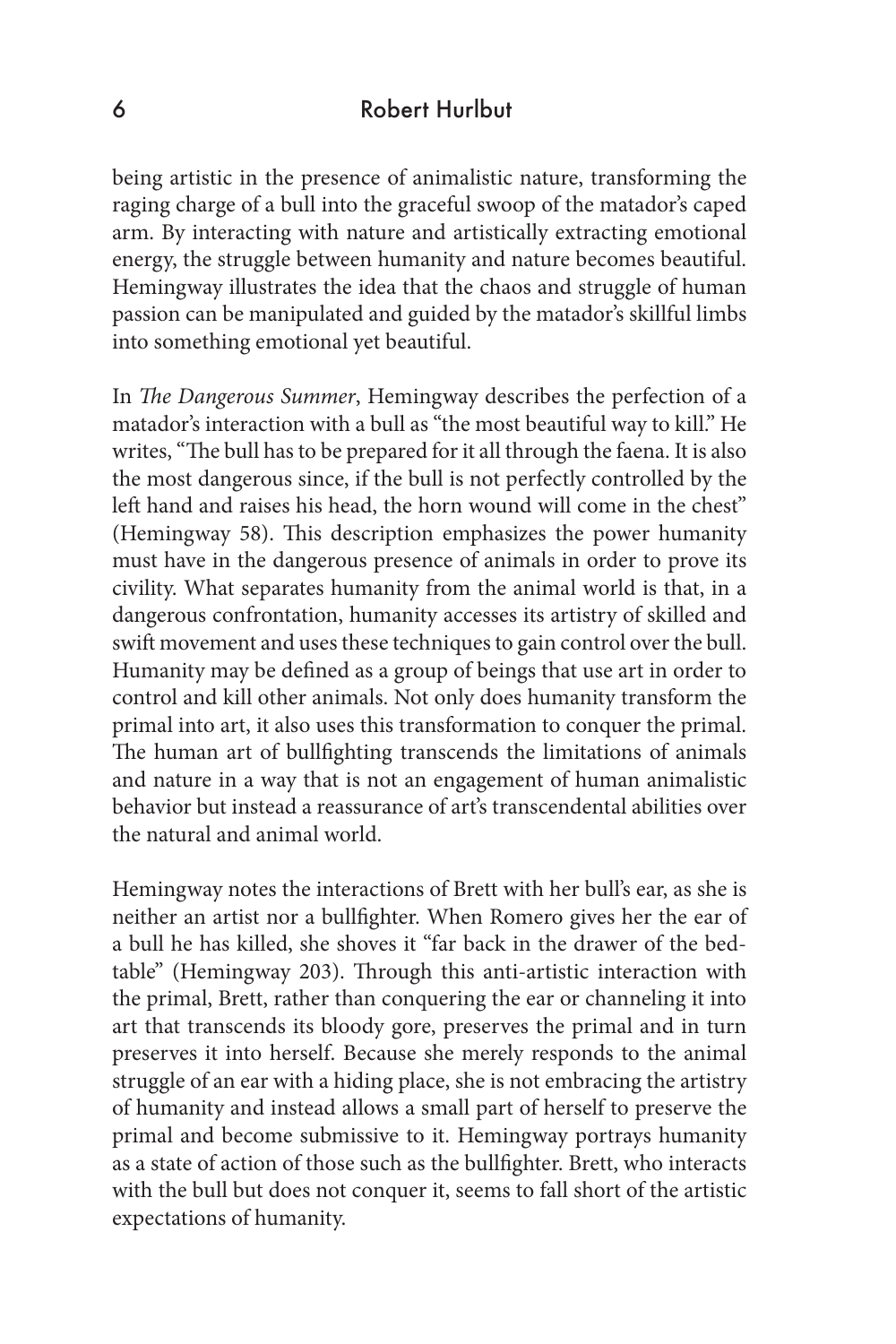While Brett preserves the primal, she also behaves aggressively and indulges in her primal urges to manipulate the men in her life. Brett's role in life is not as a bullfighter but instead as a bull. Rather than interacting with the inhumane in order to restore humanity, she seems bullish in the sense that she enjoys a series of partners merely to satisfy her brutish sexual hunger and craving for novelty. She fails to recognize the art within her own human struggle and merely views this struggle as a product of spontaneity and confidence. Through her physical progress of activity and "life," there is a non-artistic meaninglessness in addition to an overindulgence of her sensory desires. Robert Cohn, a previous lover, is said to "follow Brett around like a poor bloody steer" (Hemingway 146). Rather than escaping the cycle of humanity brooding to be brutish, Brett, unable to conquer the inhumane within herself, perpetuates the brutish tendencies of mankind. She subtly encourages characters like Cohn and Jake to pursue her so that she can convince herself that she makes progress with her humanity and sexual being when she rejects them and keeps them chasing her. There is a quality of meaninglessness to her behavior, but it is mainly animalistic as she fails to transcend the earthly cycles of new lovers and new lives. Perhaps she strives to be more animalistic than not. She seems to idealize the vivacity of bulls when she is entranced by a "beautiful" bull (Hemingway 144). She may see the artistic reflection of humanity as static while idealizing the visceral vigor of trotting aimlessly through life, living rather than contemplating. Instead of transforming the brutish and non-artistic into something more substantial and intellectual, Brett runs around a ring of men, with her horns down, charging forward at full throttle.

Cohn's fight with Romero similarly demonstrates how Romero is considered human because he conquers the inhumane. When Cohn "went in and found Brett" and "massacred the poor, bloody bullfighter," the characters emphasize his violence and immediately define his behavior as unnecessarily volatile compared to the helpless and level-headed bullfighter (Hemingway 205). While Cohn is considered a "ruddy ass," Romero is considered human because "he kept getting up and getting knocked down again" (Hemingway 205–206). Romero then begins to repeatedly knock Cohn in the face and in the morning Brett is "looking after this Romero lad" (Hemingway 206). Cohn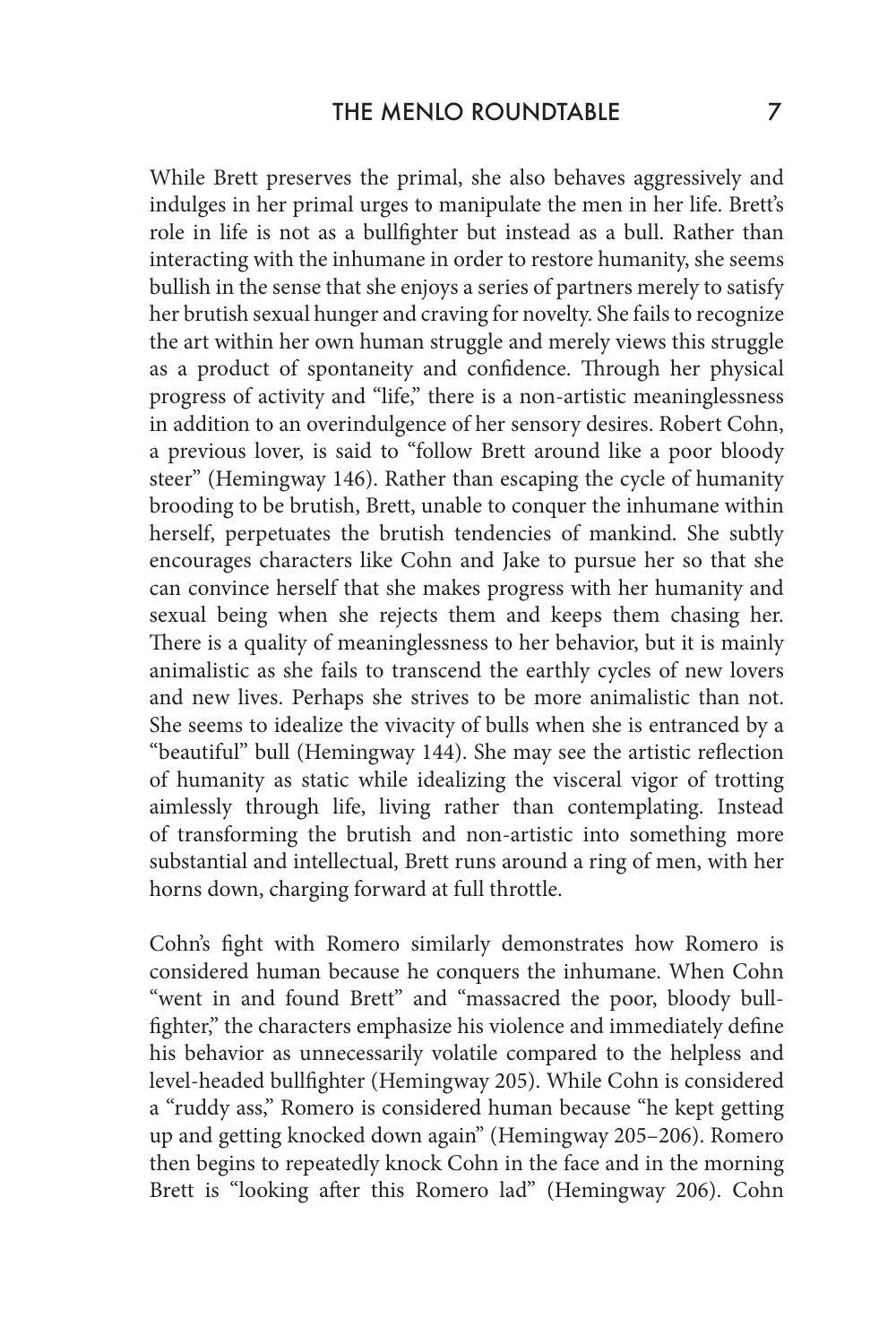#### 8 Robert Hurlbut

exhibits uncontrollable rage against Romero due to his lust or passion for Brett, despite her current infatuation with the bullfighter. Cohn has been known to act bull-headed—many of the characters have referred to him as a "steer"—so his interaction with Romero in the heat of a fight is consistent with Hemingway's definition of humanity (Hemingway 146). Romero is portrayed as humane despite the fact that he, in the face of the vigorous threat posed by Cohn, fights and conquers his brutal opponent. The relationship between humanity and the animal world is merely a crusade where the human prevails due to his ability to conquer animals with art.

Although the matadors of Hemingway's fiction expertly balance the inherent violence in their viscera with the sacred artistry of humanity, Hemingway himself was strongly tempted towards his own brutish instincts. When describing a gored matador in *The Dangerous Summer*, a work of non-fiction, he sensed that the bullfighter's intensity was composed of "beatitude and intelligent, deadly anger" (Hemingway 95). While the bullfighter considers making art that is extrapolated from his physical interaction with the bull, there remains an intelligent yet animalistic "anger" that slightly stains the "beatitude" of his humanity. The matador, who is human, conquers the primal by transforming animal struggle into artistic ceremony, but the force that drives him derives from a natural rage all too similar to that of the bull. Encapsulated within the artistic aspect of humanity is a small vial of primal blood, distant but pulsating nonetheless. Brett has a similar connection to the primal, as she is repulsed by the bloody bull's ear, yet she provides it with a permanent existence in the drawer and attaches herself to it. While Hemingway credits humanity with extracting artistic beauty from the chaos of the animal and natural worlds, his observations of the bullfighter's avenging, angry, and rash energy—the same energy that invigorates him to create art—delivers a nasty aftertaste to his pursuit of human achievement. This is the same sour aftertaste left by the ever-present alcohol, a poisonous return to reality after an attempted escape from emotional struggle. Whether one escapes the personal calamities of mortality through alcohol or destroys the animalistic with art in an audacious confrontation, the blood of the bull swims in the minds of all, whether it finds one at the end of carefree partying or acts as the energy that physically invigorates one.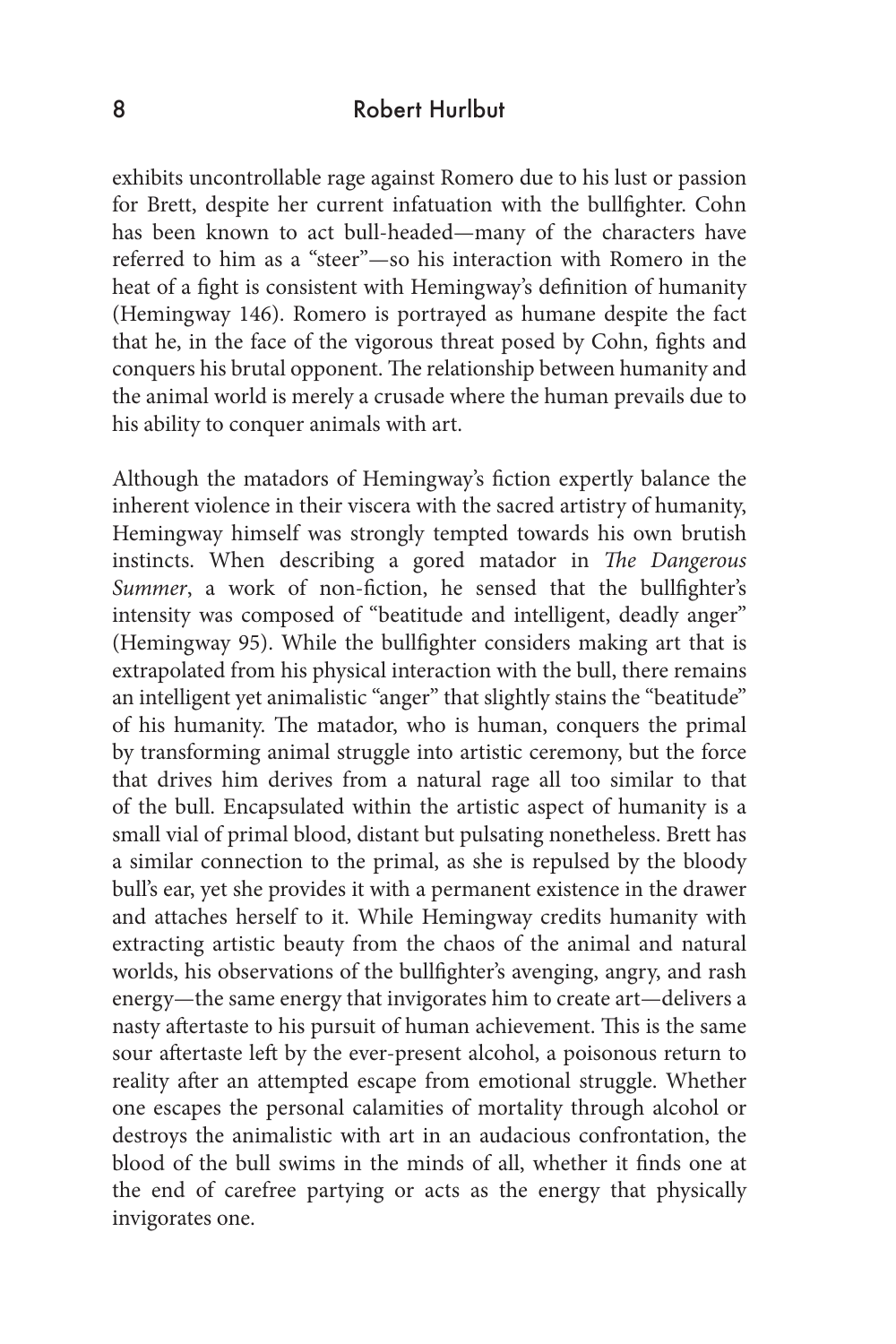The interaction of the bull and the bullfighter is a physically intertwining experience, as Romero's relationship with his bull is valued for its intimacy. Romero "let the bull pass so close that the man and the bull and the cape that filled and pivoted ahead of the bull were all one sharply etched mass" (Hemingway 221). The closeness of the bullfighter to its victim is idealized because it captures the emotional attention of the audience and increases the danger for the bullfighter. When Romero killed the bull, "he became one with the bull, the sword [went] in high between the shoulders" (Hemingway 224). While this confrontation seems to be an example of Romero transforming his struggle with the bull into something more humane, it also demonstrates his essential similarity to the bull. The "sharply etched mass" juxtaposes the bullfighter's animal self with the bull's. In order for Romero to enter the territory of the bull and successfully conquer it with humanity, he must recognize his own animalism and attach himself to the bull. Hemingway suggests that in order to fully embody humanity one must engage with one's own primal existence. In this way, a symbiotic relationship between the bull and the bullfighter is created. Although the bullfighter's humanity seems to make him independent of the bull, the intimacy required in his extraction of art conjoins his existence with the bull's. The death of the bull becomes a resonance of the bullfighter and his victim's primal instincts, and in nanoseconds the bullfighter recognizes his similarity to the bull, creates an emotional connection, and uses this intimacy and closeness to kill most efficiently. The bullfighter needs the bull to provide differentiation between the humane and the primal and to understand his primal self. The continuation of humanity simultaneously perpetuates man's connection to the primal, as a bullfighter becomes more aware of his primal existence when he kills more bulls.

Hemingway portrays bullfighting, at first glance, as the continuation of humanity, as the bullfighter destroys the chaos of an animal while utilizing the interaction to create art. But Hemingway also reveals man's own animalism, as often the bullfighter interacts with the bull by using his own personal primal emotions in order to pluck up enough adrenaline to attack. Man requires intimacy in order to understand the insides of his victim and ultimately uses this emotional competency to kill his bull. While this defines humanity in a certain way, the plot